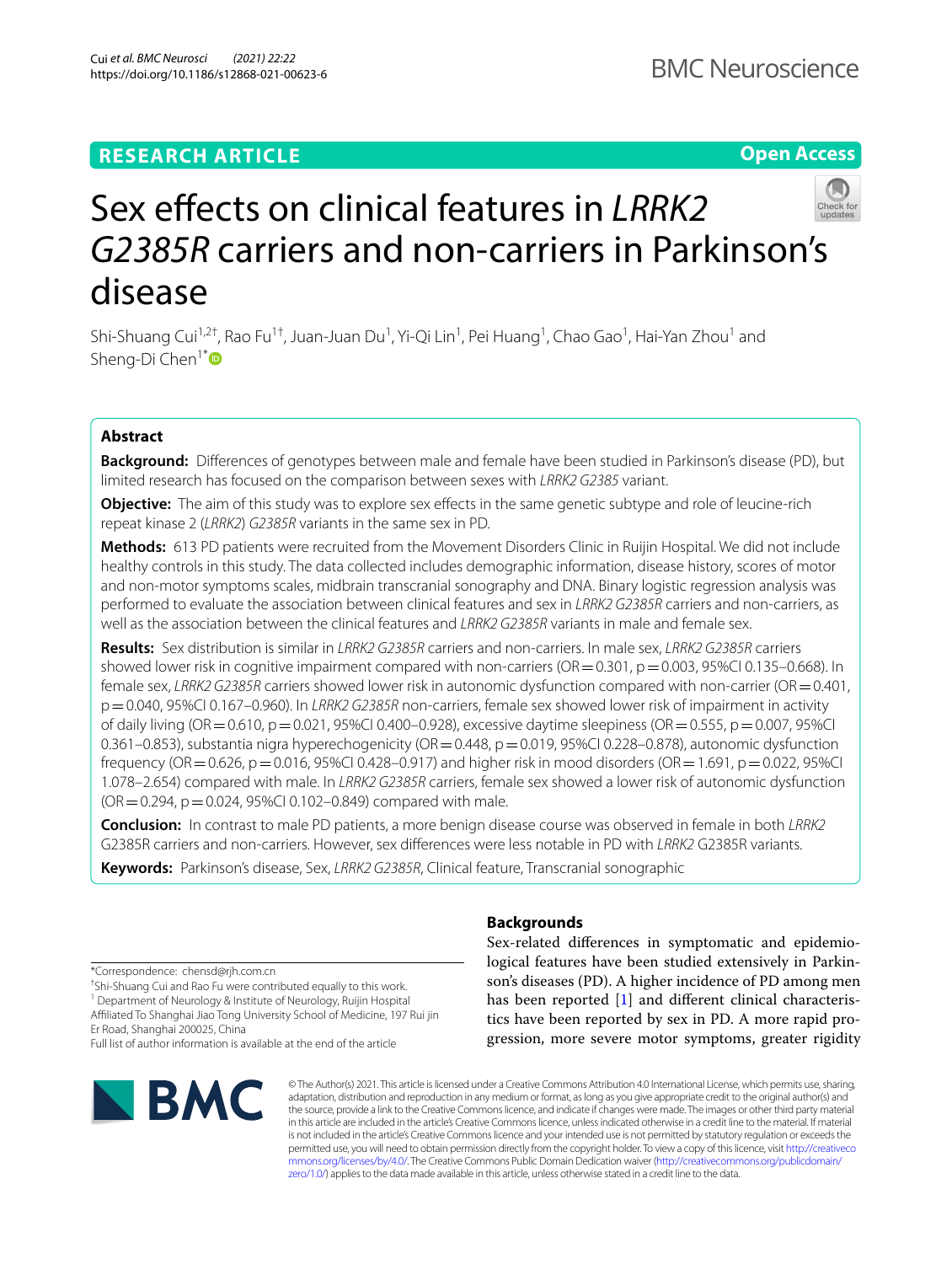and increased mortality have been described among males, while a more frequent tremor-dominant subtype and a higher risk of dyskinesia and fuctuation were reported among females [\[2](#page-5-1)[–6](#page-5-2)]. Several previous studies have investigated potential sex diferences in non-motor symptoms (NMS), with less consistent fndings. A previous study found that male sex in PD showed a stronger positive signifcant association in almost all NMS with respect to the general population [\[7\]](#page-5-3). Some research found that women were associated with more severe mood disorder [[8–](#page-6-0)[10](#page-6-1)]. Other studies found no signifcant diferences in NMS between male and female [[11,](#page-6-2) [12](#page-6-3)].

Mutation of the leucine-rich repeat kinase 2 (LRRK2) gene is the most frequent genetic cause of PD, and the G2385R variant is the most common variant observed in Asian  $[13, 14]$  $[13, 14]$  $[13, 14]$ . This variant was observed in more than 10% of PD patients in Chinese population but is absent in Caucasian or Jewish patients  $[13-15]$  $[13-15]$ . Some research reported more frequent subtype of postural instability/gait difficulty and motor fluctuation in patients with LRRK2 G2385R variant [[15,](#page-6-6) [16\]](#page-6-7), but no major clinical differences except for the non-signifcant milder non-motor symptoms were found in PD patients with LRRK2 in most previous studies [\[13,](#page-6-4) [17](#page-6-8), [18\]](#page-6-9).

Diferent sex efects have been reported in *LRRK2* carriers. A previous meta-analysis indicated that *LRRK2* associated PD lacks a sex efect [[19\]](#page-6-10). A recently published study found that patients with *LRRK2 G2019S* variants showed less diversity in phenotypes [\[20](#page-6-11)]. Nonetheless limited data are available regarding sex efect related to *LRRK2 G2385R* variants as well as efects of *LRRK2 G2385R* variants in terms of sex. The aim of the present cross-sectional study was to evaluate the possible sex and *LRRK2 G2385R* variant diferences in clinical features among PD patients, sex efects with *LRRK2 G2385R* mutations and role of *LRRK2 G2385R* variants in women and men with PD.

# **Results**

Of the 855 PD patients screened for eligibility, 12 were diagnosed secondary Parkinsonism and atypical Parkinsonism, 7 carried with DBS devices and 233 patients refused genetic analyses and transcranial sonographic (TCS). Finally, 613 PD patients were analyzed, including 337 (55.0%) men and 276 (45.0%) women. *LRRK2 G2385R* variant was found in 79 (12.9%) of them. No sex distribution diferences were found between *LRRK2 G2385R* carriers and non-carriers ( $p=0.729$ ). The demographic and clinical features of PD patients were shown in Table [1.](#page-1-0)

# *LRRK2 G2385R* **efects within the same sex**

We stratifed the enrolled PD patients by sex and used binary logistic regression to analyze the association between *LRRK2 G2385R* carriers and non-carriers in female and male sex respectively. After adjusting age, disease duration and schooling year, we found that males with *LRRK2 G2385R* carriers showed lower risk

<span id="page-1-0"></span>**Table 1** demographic and clinical feature of female and male PD within the same genetic group

|                      | LRRK2 G2385R carriers ( $N = 79$ ) |               |       | LRRK2 G2385R non-carriers ( $N = 534$ ) |                  |              |  |
|----------------------|------------------------------------|---------------|-------|-----------------------------------------|------------------|--------------|--|
|                      | Female ( $N = 37$ )                | Male $(N=42)$ | P     | Female $(N = 239)$                      | Male $(N = 295)$ | $\mathsf{P}$ |  |
| Age                  | 61.3(11.6)                         | 64.7(7.5)     | 0.497 | 61.5(10.9)                              | 61.5(10.3)       | 0.990        |  |
| Disease duration     | 5.2(3.1)                           | 5.4(4.1)      | 0.807 | 5.0(4.1)                                | 5.1(4.5)         | 0.858        |  |
| AAO                  | 57.4 (11.8)                        | 59.6 (8.1)    | 0.342 | 56.1(11.2)                              | 56.0 (10.5)      | 0.900        |  |
| H-Y stage            | 1.7(0.5)                           | 1.8(0.6)      | 0.565 | 1.9(0.7)                                | 1.9(0.7)         | 0.874        |  |
| <b>MDS-UPDRS II</b>  | 8.8(5.5)                           | 10.7(7.1)     | 0.189 | 8.7(7.3)                                | 9.9(7.8)         | 0.063        |  |
| <b>MDS-UPDRS III</b> | 24.7 (18.7)                        | 24.6 (15.9)   | 0.968 | 22.1(17.8)                              | 25.0 (19.2)      | 0.080        |  |
| <b>NMSS</b>          | 24.2 (30.0)                        | 30.6 (32.0)   | 0.359 | 28.7 (30.7)                             | 31.0 (33.3)      | 0.414        |  |
| <b>MOCA</b>          | 21.7(6.9)                          | 24.7(4.2)     | 0.046 | 22.5(5.3)                               | 23.0(4.9)        | 0.398        |  |
| <b>PDSS</b>          | 96.5 (49.1)                        | 109.7 (44.1)  | 0.216 | 100.7(46.0)                             | 105.8 (43.0)     | 0.186        |  |
| <b>HAMD</b>          | 5.1(4.6)                           | 4.3(3.9)      | 0.384 | 5.8(5.3)                                | 5.3(5.2)         | 0.288        |  |
| <b>HARS</b>          | 5.2(5.9)                           | 6.5(5.1)      | 0.270 | 7.2(6.3)                                | 6.2(6.4)         | 0.061        |  |
| $SS-16$              | 5.8(4.0)                           | 6.8(3.8)      | 0.270 | 6.2(4.2)                                | 5.8(3.8)         | 0.265        |  |
| RBD-HK               | 15.2(16.4)                         | 14.1(16.5)    | 0.753 | 13.7(16.1)                              | 14.0(18.3)       | 0.821        |  |
| SCOPA-AUT            | 6.9(8.7)                           | 9.4(8.5)      | 0.192 | 8.7(9.0)                                | 10.2(9.1)        | 0.055        |  |
| <b>ESS</b>           | 5.1(5.5)                           | 5.8(5.9)      | 0.574 | 4.8(5.3)                                | 6.6(6.2)         | < 0.001      |  |
| PDQ-39               | 13.8(15.5)                         | 16.7(18.5)    | 0.462 | 18.0 (18.8)                             | 15.9 (17.2)      | 0.192        |  |
| $SN+$                | 37.5%                              | 38.5%         | 1.000 | 28.8%                                   | 45.3%            | 0.031        |  |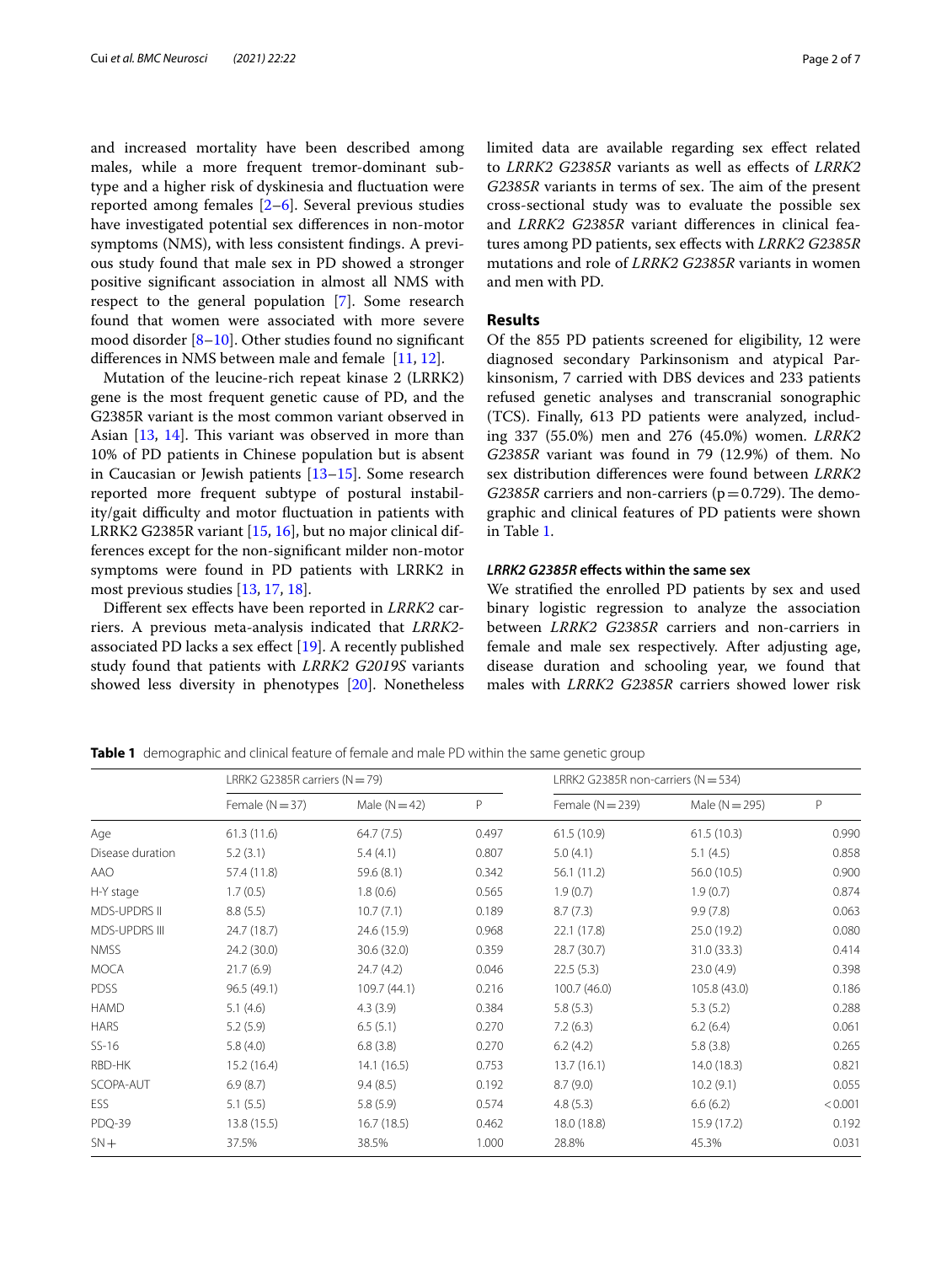in cognitive impairment ( $OR = 0.301$ ,  $p = 0.003$ ) as compared with males without *LRRK2 G2385R* non-carriers (Table [2\)](#page-2-0) and the association remained signifcant after Bonferroni correction. After adjusted by age and disease duration, we found that females with *LRRK2 G2385R* carriers showed lower risk in autonomic dysfunction  $(OR = 0.401, p = 0.040)$  as compared with females without *LRRK2 G2385R* non-carriers (Table [2](#page-2-0)). But the association didn't survive the Bonferroni correction.

#### **Sex efects within the same genetic subtype**

Stratifed by genotypes and adjusting age and disease duration, female sex showed milder ADL impairment  $(OR = 0.610, P = 0.021)$ , lower risk of EDS  $(OR = 0.555, P)$  $p=0.007$ ), lower risk of  $SN+(OR=0.448, P=0.019)$ , lower risk of autonomic dysfunction (OR=0.626,  $p=0.016$ ) and higher risk of mood disorders (OR = 1.691, p=0.022) in non-carriers compared with male in *LRRK2 G2385R* non-carriers (Table [3\)](#page-3-0). In *LRRK2 G2385R* carriers, female sex showed a lower risk of autonomic dysfunction ( $OR = 0.294$ ,  $p = 0.024$ ). But these associations didn't survive after Bonferroni correction.

### **Discussion**

# **The efect of** *LRRK2 G2385R* **on clinical profle in female and male PD**

Our study indicated that sex distribution was similar between carriers and non-carriers. A previous multicenter study in China reported similar sex distribution [[13\]](#page-6-4). Consistent with a previous study, most clinical variables were similar in *LRRK2 G2385R* carriers and non-carriers regardless of sex [[13](#page-6-4)]. However, there was two exceptions. In male sex, cognitive impairment was observed less frequent in carriers than non-carriers among PD. Similar with our study, a previous research also observed higher score of Mini-Mental State Examination (MMSE) in *LRRK2 G2385R* carriers than that in non-carriers in China [\[15](#page-6-6)]. However, other studies did not fnd signifcant diferences in dementia between carriers and non-carriers  $[13, 21]$  $[13, 21]$  $[13, 21]$  $[13, 21]$ . The lack of association between *LRRK2 G2385R* variants and cognition in female may support that the efect of *G2385R* on cognition existed in some but not all studies. In previous studies, the frequency of autonomic symptoms was similar between *LRRK2*-PD and idiopathic PD [\[13,](#page-6-4) [15,](#page-6-6) [22](#page-6-13)]. Based on the result of the current study, we also found no signifcant diferences in autonomic dysfunction between *LRRK2 G2385R* carriers and non-carriers. However, in female sex, a lower risk of autonomic dysfunction was found in *LRRK2 G2385R* carriers compared with noncarriers. These results may indicate that the effects of *LRRK2 G2385R* variants may diferent between sexes.

# **The efect of sex on clinical profle in** *LRRK2 G2385R* **carriers and non‑carriers**

In the present study, female sex in PD with *LRRK2 G2385R* non-carriers had milder severity in motor symptoms and lower risk in EDS, autonomic dysfunction and

<span id="page-2-0"></span>**Table 2** the association between clinical feature and LRRK2 G2385R in male and female

|                                    | Male                   |          |               | Female                 |       |               | P-value (all G2385R carriers<br>vs. all non-carriers) |       |
|------------------------------------|------------------------|----------|---------------|------------------------|-------|---------------|-------------------------------------------------------|-------|
|                                    | OR (95%CI)             | <b>D</b> | Genetic power | OR (95%CI)             | p     | Genetic power | OR (95%CI)                                            | p     |
| <b>EOPD</b>                        | $0.430(0.174 - 1.061)$ | 0.067    | 0.070         | $0.870(0.355 - 2.130)$ | 0.760 | 0.007         | $0.595(0.316 - 1.120)$                                | 0.108 |
| Advanced stage <sup>a</sup>        | $0.487(0.165 - 1.443)$ | 0.194    | 0.247         | $0.360(0.102 - 1.273)$ | 0.113 | 0.177         | $0.425(0.189 - 0.957)$                                | 0.039 |
| Impaired ADL <sup>a</sup>          | 1.195 (0.557-2.563)    | 0.647    | 0.074         | 1.228 (0.524-2.877)    | 0.637 | 0.078         | 1.167 (0.665-2.048)                                   | 0.591 |
| Motor dysfunction <sup>a</sup>     | 1.540 (0.746-3.177)    | 0.243    | 0.247         | 1.647 (0.739-3.670)    | 0.166 | 0.249         | 1.549 (0.908-2.642)                                   | 0.108 |
| Motor complication <sup>a</sup>    | 1.779 (0.688-4.600)    | 0.234    | 0.391         | 1.372 (0.461-4.088)    | 0.570 | 0.132         | 1.557 (0.763-3.180)                                   | 0.224 |
| Cognitive impairment b             | $0.301(0.135 - 0.668)$ | 0.003    | 0.005         | $0.709(0.276 - 1.820)$ | 0.475 | 0.058         | $0.448(0.248 - 0.809)$                                | 0.008 |
| Sleep disorder <sup>c</sup>        | $0.857(0.312 - 2.357)$ | 0.765    | 0.077         | 1.026 (0.385-2.739)    | 0.959 | 0.048         | 1.084 (1.034-1.136)                                   | 0.001 |
| Mood disorder <sup>c</sup>         | $0.781(0.305 - 1.996)$ | 0.605    | 0.119         | $0.425(0.140 - 1.284)$ | 0.129 | 0.169         | $0.587(0.288 - 1.198)$                                | 0.143 |
| olfaction <sup>c</sup>             | $0.605(0.291 - 1.255)$ | 0.177    | 0.141         | 1.680 (0.702-4.020)    | 0.244 | 0.299         | $0.976(0.562 - 1.695)$                                | 0.931 |
| RBD <sup>c</sup>                   | $0.806(0.386 - 1.685)$ | 0.567    | 0.102         | 1.123 (0.500-2.520)    | 0.779 | 0.062         | $0.926(0.539 - 1.592)$                                | 0.781 |
| Autonomic dysfunction <sup>c</sup> | $0.879(0.439 - 1.762)$ | 0.717    | 0.070         | $0.401(0.167 - 0.960)$ | 0.040 | 0.044         | $0.653(0.387 - 1.102)$                                | 0.110 |
| EDS <sup>c</sup>                   | $0.804(0.379 - 2.095)$ | 0.571    | 0.103         | 1.637 (0.695-3.854)    | 0.259 | 1.637         | $1.070(0.611 - 1.875)$                                | 0.813 |
| Life quality <sup>c</sup>          | 1.050 (0.526-2.095)    | 0.891    | 0.048         | $0.953(0.437 - 2.080)$ | 0.903 | 0.953         | 1.001 (0.597-1.678)                                   | 0.998 |
| $SN + c$                           | $0.773(0.236 - 2.530)$ | 0.670    | 0.125         | $1.602(0.344 - 7.455)$ | 0.548 | 1.602         | $0.988(0.388 - 2.519)$                                | 0.980 |

<sup>a</sup> Adjusted for age, disease duration and LEDD

<sup>b</sup> Adjusted for age, disease duration and years of education

<sup>c</sup> Adjusted for age and disease duration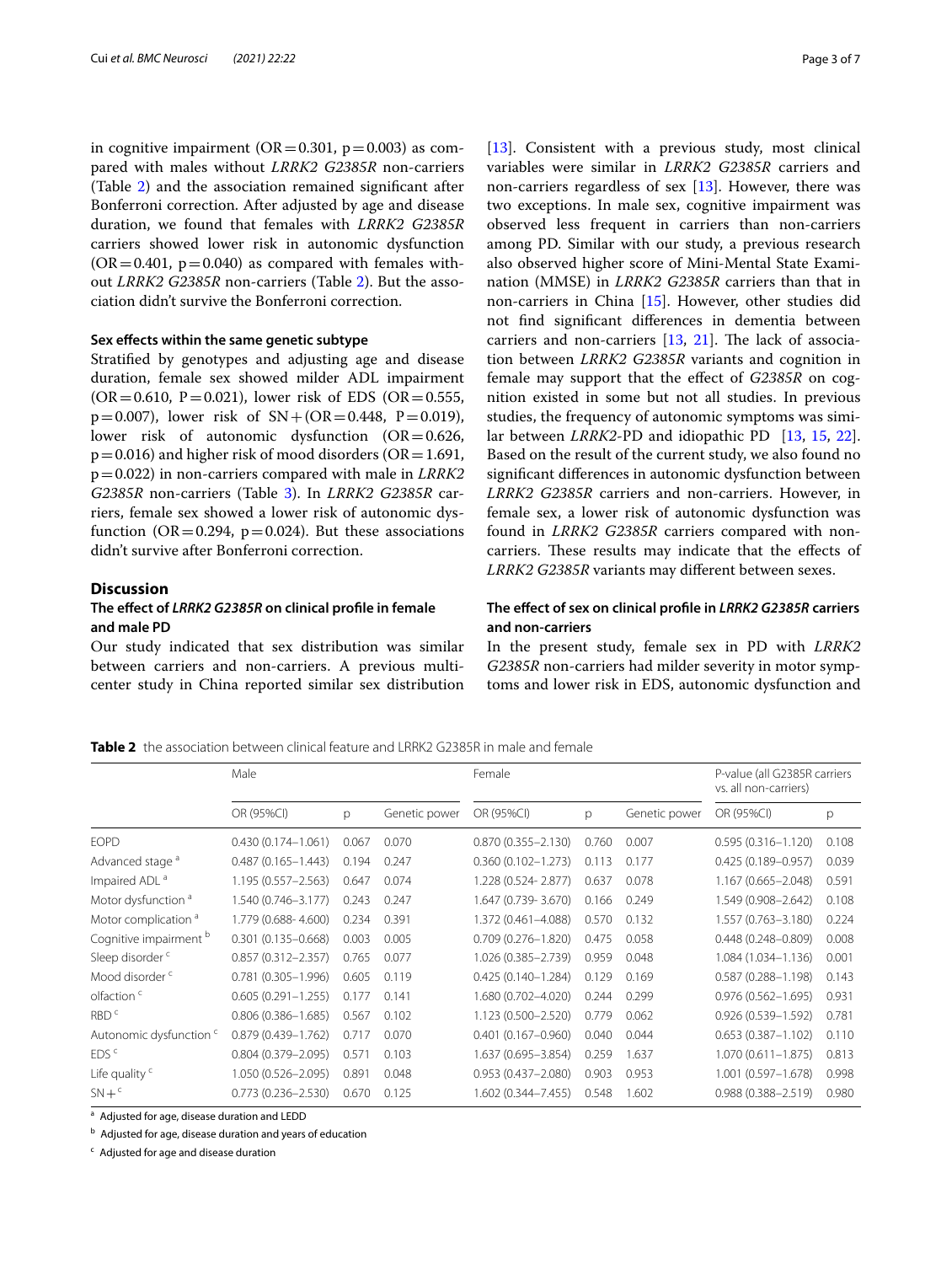<span id="page-3-0"></span>**Table 3** the association between clinical feature and sex in LRRK2 G2385R carriers and non-carriers

|                                    | LRRK2 G2385R carriers  |       | LRRK2 G2385R non-carriers |       | P-value (all female PD vs. all male<br>PD) |       |
|------------------------------------|------------------------|-------|---------------------------|-------|--------------------------------------------|-------|
|                                    | OR (95%CI)             | p     | OR (95%CI)                | p     | OR (95%CI)                                 | р     |
| <b>EOPD</b>                        | 1.701 (0.508-5.693)    | 0.388 | $0.841(0.563 - 1.256)$    | 0.397 | $0.904(0.618 - 1.321)$                     | 0.602 |
| Advanced stage <sup>a</sup>        | 1.589 (0.222-11.353)   | 0.644 | 1.361 (0.824-2.248)       | 0.229 | 1.35 (0.838-2.184)                         | 0.216 |
| Impaired ADL <sup>a</sup>          | $0.599(0.183 - 1.957)$ | 0.392 | $0.610(0.400 - 0.928)$    | 0.021 | $0.617(0.416 - 0.913)$                     | 0.016 |
| Motor dysfunction <sup>a</sup>     | $0.750(0.261 - 2.153)$ | 0.592 | $0.695(0.473 - 1.019)$    | 0.063 | $0.698(0.488 - 0.999)$                     | 0.049 |
| Motor complication <sup>a</sup>    | $0.840(0.201 - 3.513)$ | 0.812 | 1.259 (0.720-2.199)       | 0.419 | 1.193 (0.714-1.995)                        | 0.500 |
| Cognitive impairment b             | 1.583 (0.458-5.477)    | 0.468 | $0.749(0.485 - 1.156)$    | 0.192 | $0.844(0.564 - 1.264)$                     | 0.411 |
| Sleep disorder <sup>c</sup>        | 2.006 (0.525-7.655)    | 0.309 | 1.358 (0.830-2.222)       | 0.223 | 1.417 (0.893-2.247)                        | 0.139 |
| Mood disorder <sup>c</sup>         | $0.854(0.211 - 3.459)$ | 0.825 | 1.691 (1.078-2.654)       | 0.022 | 1.594 (1.041-2.441)                        | 0.032 |
| olfaction <sup>c</sup>             | 1.850 (0.618-5.537)    | 0.271 | $0.686(0.463 - 1.016)$    | 0.060 | $0.774(0.536 - 1.116)$                     | 0.170 |
| RBD <sup>c</sup>                   | 1.558 (0.575-4.218)    | 0.383 | 1.224 (0.823-1.821)       | 0.317 | 1.278 (0.885-1.844)                        | 0.190 |
| Autonomic dysfunction <sup>c</sup> | $0.294(0.102 - 0.849)$ | 0.024 | $0.626(0.428 - 0.917)$    | 0.016 | $0.574(0.402 - 0.820)$                     | 0.002 |
| EDS <sup>c</sup>                   | $1.095(0.383 - 3.125)$ | 0.866 | $0.555(0.361 - 0.853)$    | 0.007 | $0.619(0.417 - 0.919)$                     | 0.017 |
| Life quality <sup>c</sup>          | 1.024 (0.394-2.644)    | 0.961 | 1.054 (0.722-1.537)       | 0.786 | 1.003 (0.986-1.019)                        | 0.764 |
| $SN + c$                           | $0.980(0.149 - 6.443)$ | 0.983 | $0.448(0.228 - 0.878)$    | 0.019 | $0.488(0.260 - 0.919)$                     | 0.026 |

<sup>a</sup> Adjusted for age, disease duration and LEDD

<sup>b</sup> Adjusted for age, disease duration and years of education

<sup>c</sup> Adjusted for age and disease duration

SN hyperechogenicity but higher risk in mood disorders, which is in agreement with most published data [[3,](#page-5-4) [10](#page-6-1), [23–](#page-6-14)[25](#page-6-15)]. Sex diferences in cognition was inconsistent. Some studies found male sex were at risk, but others found female sex [[3,](#page-5-4) [8,](#page-6-0) [26](#page-6-16), [27](#page-6-17)]. We also found that male sex among *LRRK2 G2385R* non-carriers had a tendency to develop cognitive impairment. Besides, EDS, the risk factor for cognitive impairment, was observed more frequent in male sex. It may help explain the higher susceptibility of cognitive impairment in male sex. Previous studies discovered signifcant positive correlations between the frequency of  $SN+$ and clinical scores [[24,](#page-6-18) [28](#page-6-19), [29](#page-6-20)]. Consequently, the relatively reserved motor function in female sex may be explained by the similar trends of TCS in our study. Except TCS, the similar trends were also observed by other neuroimaging and fuid biomarker, such as declined brain dopamine binding and lower urate concentrations in male patients [\[30](#page-6-21), [31](#page-6-22)]. Genetics such as estrogen-related gene or brain-derived neurotrophic factor gene, hormonal infuences such as estrogens, immunological factors, environmental exposures, or a combination of these are likely contributors to sex diferences in PD via their infuence on mitochondrial function, oxidative stress and infammation [\[32](#page-6-23)–[36\]](#page-6-24).

However, except for the autonomic dysfunction, we didn't see any sex efects in PD with *LRRK2 G2385R* carriers, and the mechanism of which is still unclear. One potential explanation is that *LRRK2 G2385R* carriers may have a less heterogeneous phenotypic presentation than non-carriers, and this might mitigate potential sex differences due to *LRRK2 G2385R* variants thus leading to a general tendency to neurodegeneration, which is not infuenced by sex [\[19](#page-6-10), [20\]](#page-6-11).

#### **Strength and limitation**

To our best knowledge, this is the frst study to study the sex efects on clinical features with and without *LRRK2 G2385R* mutation and the role of *LRRK2 G2385R* on clinical features in terms of sex. Assessments in this study were comprehensive, including motor symptoms, various NMS scales and neuroimaging. Besides, we found that sex behaves diferently in diferent genetic subtype. Further studies in *LRRK2* and sex should consider stratifcation in design or analysis.

Limitations should be considered in interpreting our fndings. We enrolled 613 individuals and only 79 was detected with LRRK2 G2385R mutation. The number of *LRRK2 G2385R* carriers was relatively small. In addition, we only detect *LRRK2 G2385R*, and thus non-carrier might include individual with other genetic mutation. Efects of other SNPs and genes cannot be excluded in our study. Besides, for the convenience of analysis and limitation of data, some continuous variables are being treated as binary outcomes with arbitrary cut-ofs, leading to weakened powerfulness. These results became insignifcant after Bonferroni correction except lower risk of LRRK2 carriers in cognitive impairment in male patients. The relatively small sample size may account for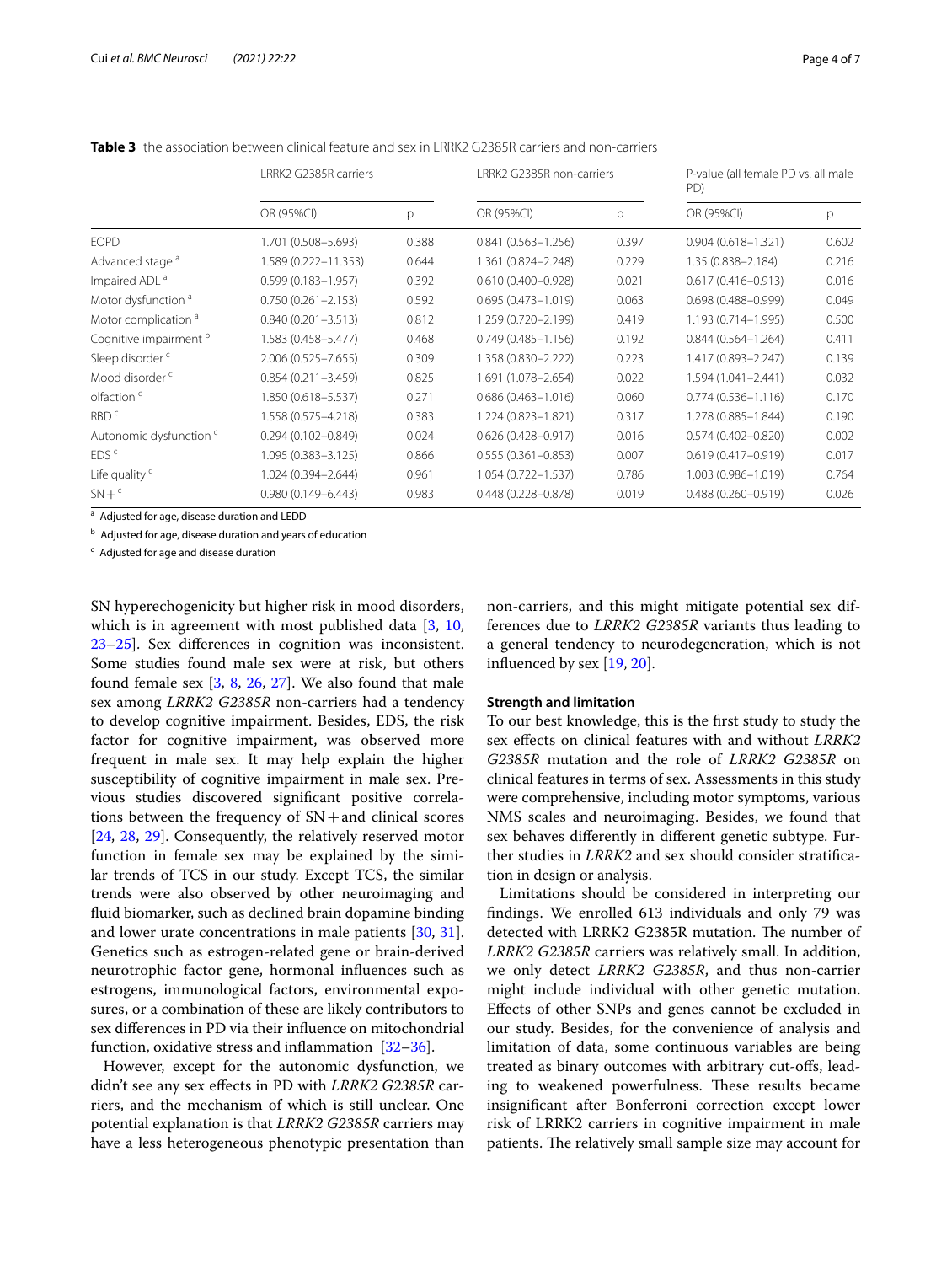the insignificance after correction. Thus, a larger sample size is needed in future study. Meanwhile, the genetic power of some results was less than 0.05, indicating, to some extent, a limited accuracy due to the relatively small sample size. Consequently, further study with large sample size and healthy subjects as controls are needed.

# **Conclusion**

In conclusion, our fndings suggested that sex distribution was similar in *LRRK2 G2385R* carriers and noncarriers. A more benign disease course was observed in female sex compared to male sex in both *LRRK2 G2385R* non-carriers and carriers. However, sex diferences were less notable in PD with *LRRK2* variants.

# **Methods**

### **Participants**

855 PD participants in our study were enrolled between Dec 1, 2015, and Jun 30, 2018 from Movement Disorders Clinic at the Department of Neurology, Ruijin Hospital affiliated to Shanghai Jiao Tong University School of Medicine. All patients were diagnosed with PD by movement disorders specialists, according to the criteria of Movement Disorder of Society [[37\]](#page-6-25). Exclusion criteria included deep brain stimulation, secondary Parkinsonism and atypical Parkinsonism, other movement disorders other than PD, severe hearing or visual loss, inability to speak or write, or other conditions that might interfere with the reliable completion of clinical assessments and patients refused to genetic analysis and TCS. The study was approved by the medical ethics committee of Rui Jin Hospital afliated to Shanghai Jiao Tong University School of Medicine. Participants gave written informed consent before inclusion in the study.

#### **Assessments**

Demographic including age, sex and years of education were recorded during a clinical interview. Disease-related variables including age at onset (AAO) and disease duration were collected. Disease stage was assessed with the Hoehn &Yahr staging (H-Y stage). Advanced stage was defned as more than or equal to 2.5. Disease-related decline in activity of daily living (ADL) and motor function were assessed with the Movement Disorder Society Unifed Parkinson's Disease Rating Scale (MDS-UPDRS) part 2 and 3 and dichotomized on the sample median. Motor complications of therapy were assessed with MDS-UPDRS part 4. Life quality was assessed by the 39-item Parkinson disease questionnaire (PDQ-39) and dichotomized on the sample median. The equivalent daily dose of L-dopa (mg/day) (LEDD) of dopamine agonists, Catechol-O-methyltransferase (COMT) and

Cognitive function was assessed with the Montreal Cognitive Assessment (MoCA) Beijing Version [\[39\]](#page-6-27). cutoff value for cognitive impairment was 25/26 and 1-point correction for persons educated no more than 12 years. Depression and anxiety were quantifed with the 17-item Hamilton Depression Rating Scale (HAMD) and Hamilton Anxiety Rating Scale (HARS), respectively. Patients with mood disorders was defined with a cut-off of 13/14 in HAMD or 12/13 HARS [\[40](#page-6-28)]. Olfactory function was assessed with 16-item odor identifcation test from the extended version of sniffin' sticks (SS-16) and hyposmia was considered when  $SS-16 < 8.3$  [\[41](#page-6-29)]. Autonomic function was assessed with the scale for outcomes in PD for autonomic symptoms (SCOPA-AUT) and dichotomized on the sample median. Sleep quality was assessed by the Parkinson disease sleep scale (PDSS). Poor sleep quality was defned with a cut of 82/83 in PDSS [[42\]](#page-6-30). Rapid eye movement behavior disorder (RBD), and excessive daytime sleepiness (EDS) were assessed with the RBD Questionnaire-Hong Kong (RBD-HK) and Epworth Sleepiness Scale (ESS). RBD was defned that the score of RBD-HK was more than 17 [[43\]](#page-6-31) and EDS was defned that the score of ESS was more than 9 [[44\]](#page-6-32).

The TCS examinations were performed within one month after the clinical examination. An experienced sonographer who was blinded to the clinical fndings of the subjects performed the examination. Through the acoustic bone window, the sonographer detected the echogenicity of the substantia nigra (SN) using a 2.5 MHz sonographic device (MyLab90, ESAOTE, Italy) with a depth of 16 cm and a dynamic range of 45 dB. The SN was scanned through both temporal bone windows in the axial plane. Some subjects showed no identifable or vague midbrain structures that were insufficient to be quantitatively assessed, and these were excluded from further assessment. After identifying the butterfy shaped hypoechogenic midbrain, which was surrounded by the hyperechogenic basal cistern, the clearest image of the hyperechogenic signals in the SN region was stored. Both sides of SN echogenic areas from stored images were then manually encircled and measured.  $SN + was$  defined as the larger SN echogenic areas  $(SNL) \ge 18mm^2$  [[24\]](#page-6-18).

#### **Genetic analysis**

Peripheral blood samples were collected from all 613 participants, and DNA was extracted from leukocytes using the sodium dodecyl sulfate–proteinase K phenol–chloro-form method. The Primer Premier 5 (version 5.00, PREMIER Biosoft International) was used to design primers for LRRK2 G2385R. Polymerase chain reaction (PCR) was performed under the following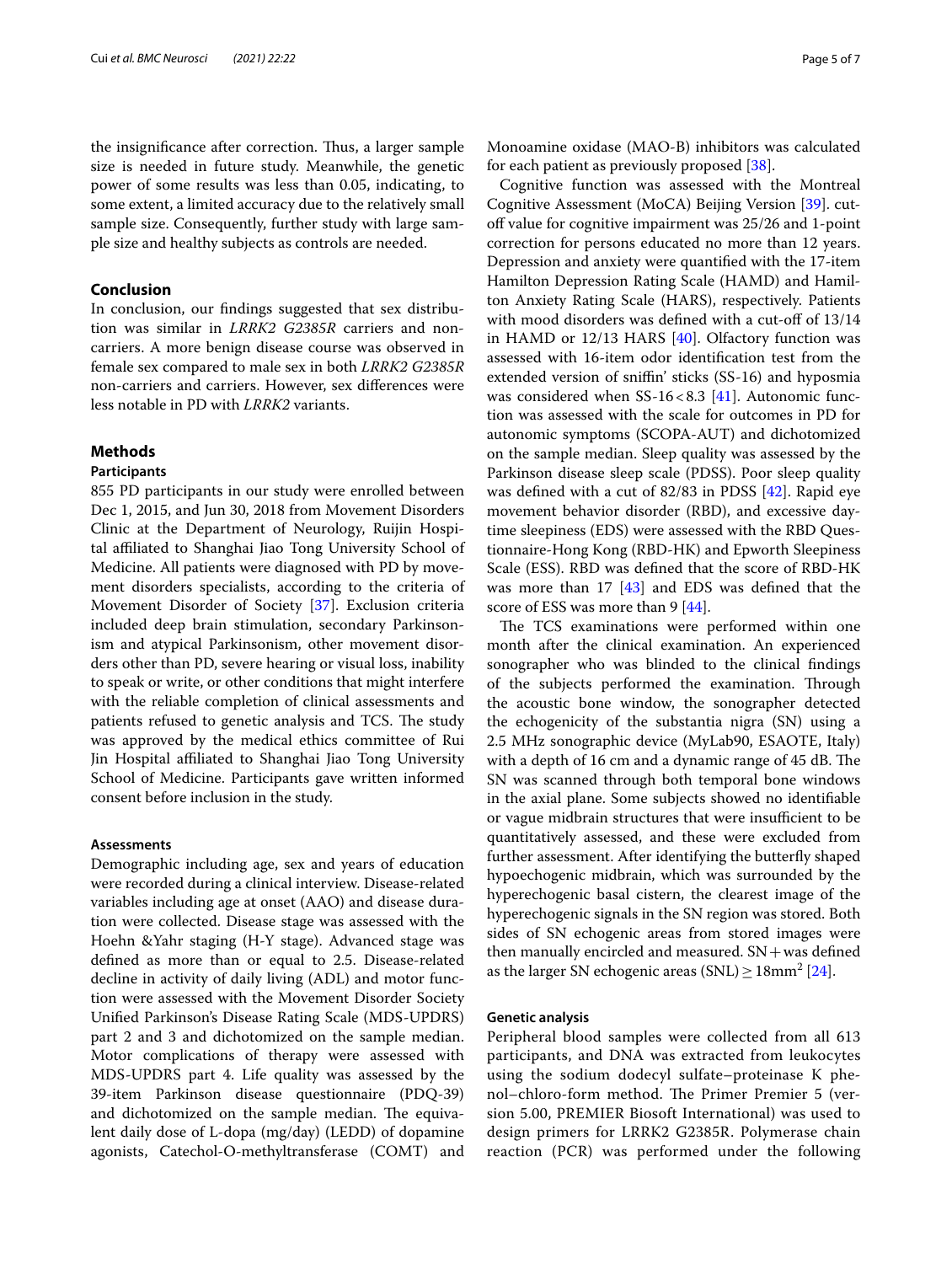cycle conditions: denaturation at 94℃ for 1 min; 35 cycles of denaturation at 94℃ for 30 s, annealing at 60℃ for 30 s, and elongation at 72℃ for 30 s each; and a fnal elongation step of 1 min at 72℃. After restriction enzyme digestion, the digestion products were separated by polyacrylamide gel electrophoresis  $(T=6\%,$  $C=5%$ ). The gel was dyed with 109 Genefinder (Bio-V, Xiamen, China), and the PCR products were visualized under ultraviolet light. Direct DNA sequencing of the PCR product fragments was performed using the 3070xl automated DNA analyzer (Applied Biosystems, Foster City, CA, USA).

#### **Statistical analysis**

Statistical analyses were performed with SPSS Statistics (version 20.0, SPSS Inc., Chicago, IL, USA). Continuous variables were given as means and standard deviation. Categorical variables were summarized by percentages. Chi square test was performed to test distribution differences between sex and *LRRK2 G2385R* variant. In order to explore the degree to which sex diferences were related to gene efects, two stratifed analyses were performed. To determine the sex diferences within genetic groups, binary logistic analysis was performed to evaluate the possible association between sex stratifed by *LRRK2 G2385R* variants. To assess *G2385R* efects within male or female sex, binary logistic analysis was performed between *G2385R* carriers and non-carriers stratifed by sex. Disease stage, ADL, motor dysfunction and motor complication were adjusted for age, disease duration and LEDD. The remaining variables were adjusted for age and disease duration except that cognition adjusted for age, disease duration and schooling year. Odds Ratio (OR), 95% Confdence Interval (CI), and p-value (two-tailed test) were computed. Signifcance of diferences was defned as two-tailed p<0.05. Due to multiple comparisons of logistic regression, the P value was corrected with Bonferroni correction to reduce the false positive. The genetic power was calculated by Power and Sample Size Calculations (Version 3.1.2) [[45,](#page-6-33) [46](#page-6-34)].

#### **Abbreviations**

AAO: Age at onset; ADL: Activity of daily living; CI: Confdence interval; EDS: Excessive daytime sleepiness; ESS: Epworth Sleepiness Scale; HAMD: 17-Item Hamilton Depression Rating Scale; HARS: Hamilton Anxiety Rating Scale; H-Y stage: Hoehn &Yahr staging; LRRK2: Leucine-rich repeat kinase 2; MDS-UPDRS: The Movement Disorder Society Unifed Parkinson's Disease Rating Scale; MMSE: Mini-mental State Examination; MoCA: Montreal Cognitive Assessment; NMS: Non-motor symptoms; OR: Odds ratio; PCR: Polymerase chain reaction; PD: Parkinson's diseases; PDQ-39: 39-Item Parkinson disease questionnaire; PDSS: Parkinson's disease sleep scale; RBD: Rapid eye movement sleep behavior disorder; RBD-HK: Rapid Eye Movement sleep behavior disorder questionnaire-Hong Kong; SCOPA-AUT: Scale for outcomes in Parkinson's disease for autonomic symptoms; SD: Standard deviation; SN: Substantia nigra; SS-16: 16-Item odor identifcation test; TCS: Transcranial sonographic.

#### **Acknowledgements**

We are grateful to all the patients who participated in this study and Hailun Cui for editing English-writing.

#### **Authors' contributions**

CSS did genetic analysis, performed the statistical analysis and drafted the manuscript. FR collected the information and revised the manuscript. DJJ, LYQ, HP and GC collected information of Parkinson's disease and did genetic analysis. ZHY designed this study and revised the manuscript. SDC designed this study, double-checked the statistical analysis and revised the manuscript. All authors read and approved the fnal manuscript.

#### **Funding**

This work was supported by Grants from the National Natural Science Foundation of China [Grant Numbers 81430022, 81771374, 91332107, 81371407], Foundation of Shanghai Municipal Education Commission (2017NKX001) and grants from Shanghai Sailing Program (19YF1429900).

#### **Availability of data and materials**

All data generated or analysed during this study are included in this published article.

#### **Declarations**

#### **Ethics approval and consent to participate**

Participants were fully informed and signed consent form before the study. The study was approved by the medical ethics committee of Ruijin Hospital affiliated to Shanghai Jiao Tong University School of Medicine.

#### **Consent for publication**

Not applicable.

#### **Competing interests**

The authors declare that the research was conducted in the absence of any commercial or fnancial relationships that could be construed as a potential confict of interest.

#### **Author details**

<sup>1</sup> Department of Neurology & Institute of Neurology, Ruijin Hospital Affiliated To Shanghai Jiao Tong University School of Medicine, 197 Rui jin Er Road, Shanghai 200025, China. <sup>2</sup> Department of Geriatrics, Ruijin Hospital Afliated To Shanghai Jiao Tong University School of Medicine, Shanghai 200025, China.

Received: 10 September 2020 Accepted: 7 March 2021 Published online: 26 March 2021

#### **References**

- <span id="page-5-0"></span>1. de Lau LML, Breteler MMB. Epidemiology of Parkinson's disease. Lancet Neurol. 2006;5(6):525–35.
- <span id="page-5-1"></span>2. Haaxma CA, Bloem BR, Borm GF, Oyen WJ, Leenders KL, Eshuis S, Booij J, Dluzen DE, Horstink MW. Gender diferences in Parkinson's disease. J Neurol Neurosurg Psychiatry. 2007;78(8):819–24.
- <span id="page-5-4"></span>3. Szewczyk-Krolikowski K, Tomlinson P, Nithi K, Wade-Martins R, Talbot K, Ben-Shlomo Y, Hu MTM. The infuence of age and gender on motor and non-motor features of early Parkinson's disease: Initial fndings from the Oxford Parkinson Disease Center (OPDC) discovery cohort. Parkinsonism Relat Disord. 2014;20(1):99–105.
- Baba Y, Putzke JD, Whaley NR, Wszolek ZK, Uitti RJ. Gender and the Parkinson's disease phenotype. J Neurol. 2005;252(10):1201–5.
- 5. Fedeli U, Schievano E. Increase in Parkinson's disease-related mortality among males in Northern Italy. Parkinsonism Relat Disord. 2017;40:47–50.
- <span id="page-5-2"></span>6. Zappia M, Annesi G, Nicoletti G, Arabia G, Annesi F, Messina D, Pugliese P, Spadafora P, Tarantino P, Carrideo S, Civitelli D. Sex diferences in clinical and genetic determinants of levodopa peak-dose dyskinesias in Parkinson disease- an exploratory study. Arch Neurol. 2005;62:601–5.
- <span id="page-5-3"></span>7. Nicoletti A, Vasta R, Mostile G, Nicoletti G, Arabia G, Iliceto G, Lamberti P, Marconi R, Morgante L, Barone P, et al. Gender effect on non-motor